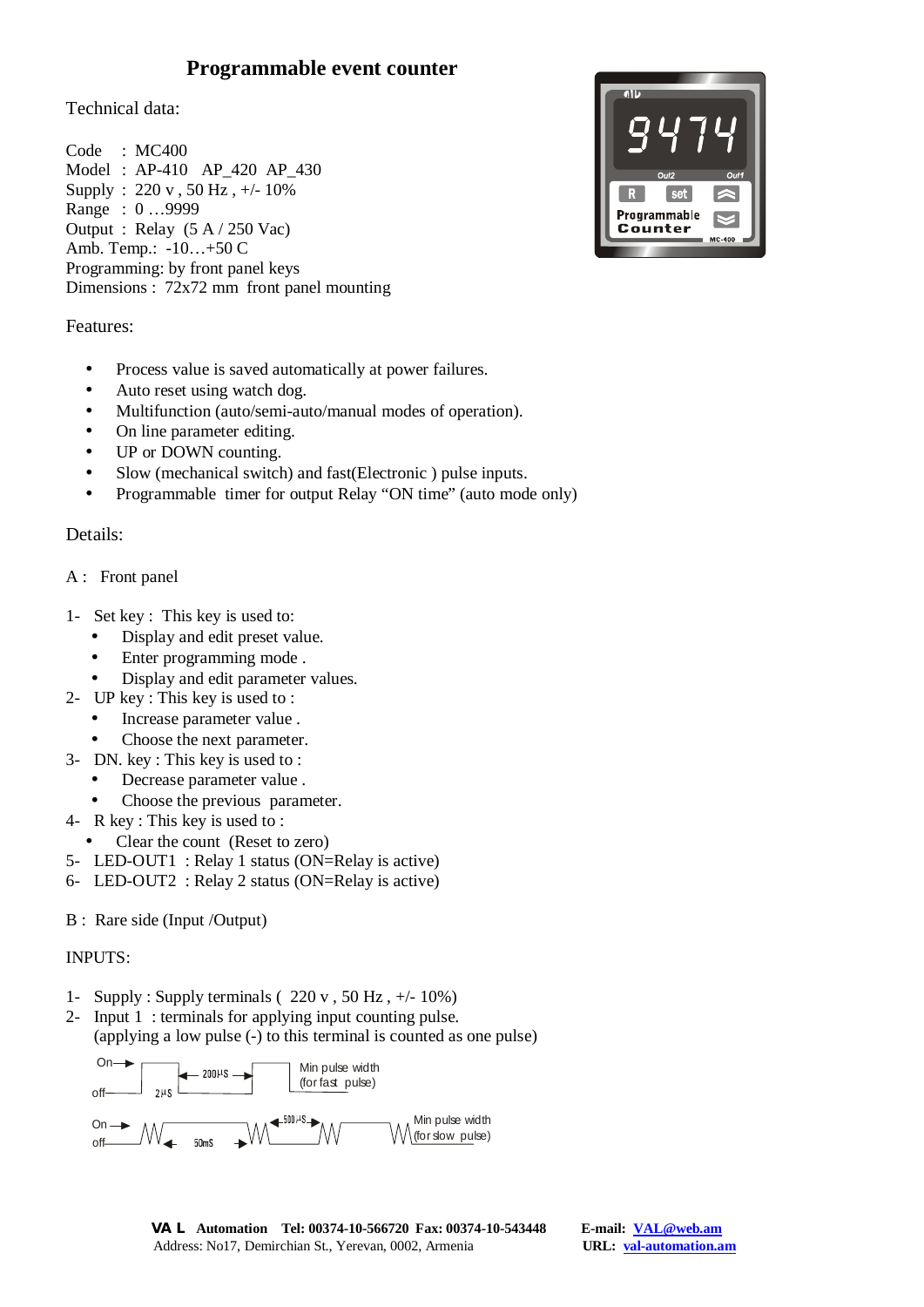- 3- Input 2 :Remote reset terminal (applying a low pulse (-) to this terminal will reset the unit to zero)
- 4- Input 3 : Terminal for down counting mode (connecting this terminal to a low (-) will put the unit in down counting mode.

## OUTPUTS:

15…18 V dc, 50 mA output to be used for sensors etc.

Output relay (5 A / 250 Vac)



Operating Instructions :

- This unit operates in two deferent modes, Normal mode
- (Displaying Process value .) Programming mode (Displaying parameters).
- Connect supply and pulsing wires ,apply power and the unit
- will start operation in normal mode.
- To view and edit the set value  $(S_V)$  press the "Set" key
- S V will be displayed in blinking mode , use UP or DN key to edit the value.
- To view and edit the operator programmable parameters,

Press and hold the "Set " key until the first parameters "Func" is

Displayed ,release the set key ,now you can view the para. value by pressing

the "Set" key" again and while pressing "Set" key "edit the value by UP/DN keys,or use UP/DN keys to choose another parameter and view or edit it's value.Releasing the set key will save the new value in memory.

If untouched the unit will return to normal mode after timeout.

Please do not confuse Parameter values with parameter menus (for example "Func"is a parameter menu but "Auto" or "Au.Hd " are parameter values)

Table 1 shows available parameters and corresponding possible values.

Parameter description:

Func. : Choose Auto-semi auto or manual mode.

- In automatic mode. When  $P V = S V$ 
	- 1- Relay 1 and LED 1 will turn on and stay on for a time period specified by the "Au.dt." parameter
	- 2- The P V will reset to zero, counting will continue none stop .

Note: If in down counting mode ,when P\_V=0 counting will be stopped , to start counting again disconnect the (-) from "input 3" terminal to put the unit in UP counting mode.

- In manual mode. When  $P_V = S_V$
- 1- Counting will be stopped.

2-Relay 1 and LED 1 will turn on and stay on.

3-To turn Relay 1 and LED 1 off and resume counting again, the unit must be reset to zero by pressing "R" key .

- In Semi auto mode. When  $P_V = S_V$ 
	- 1- Counting will NOT be stopped.
	- 2-Relay 1 and LED 1 will turn on and stay on.but Counting will NOT be stopped. This mode is considered to be useful when a break is applied to stop the counting pulses(it will show the number of pulses counted after applying the break.if number of pulse counted is more than 9999 or less than –1999, the display will show "OVER")
	- 3-To turn Relay 1 and LED 1 off, the unit must be reset to zero by pressing "R" key .

Para. Possible value Func. Auto-Hand-Au.Hd Au.dt. 0..99.9 PuLS Slo-FASt  $S$ lo.n  $\big|$  0..20 SAUE YES-no